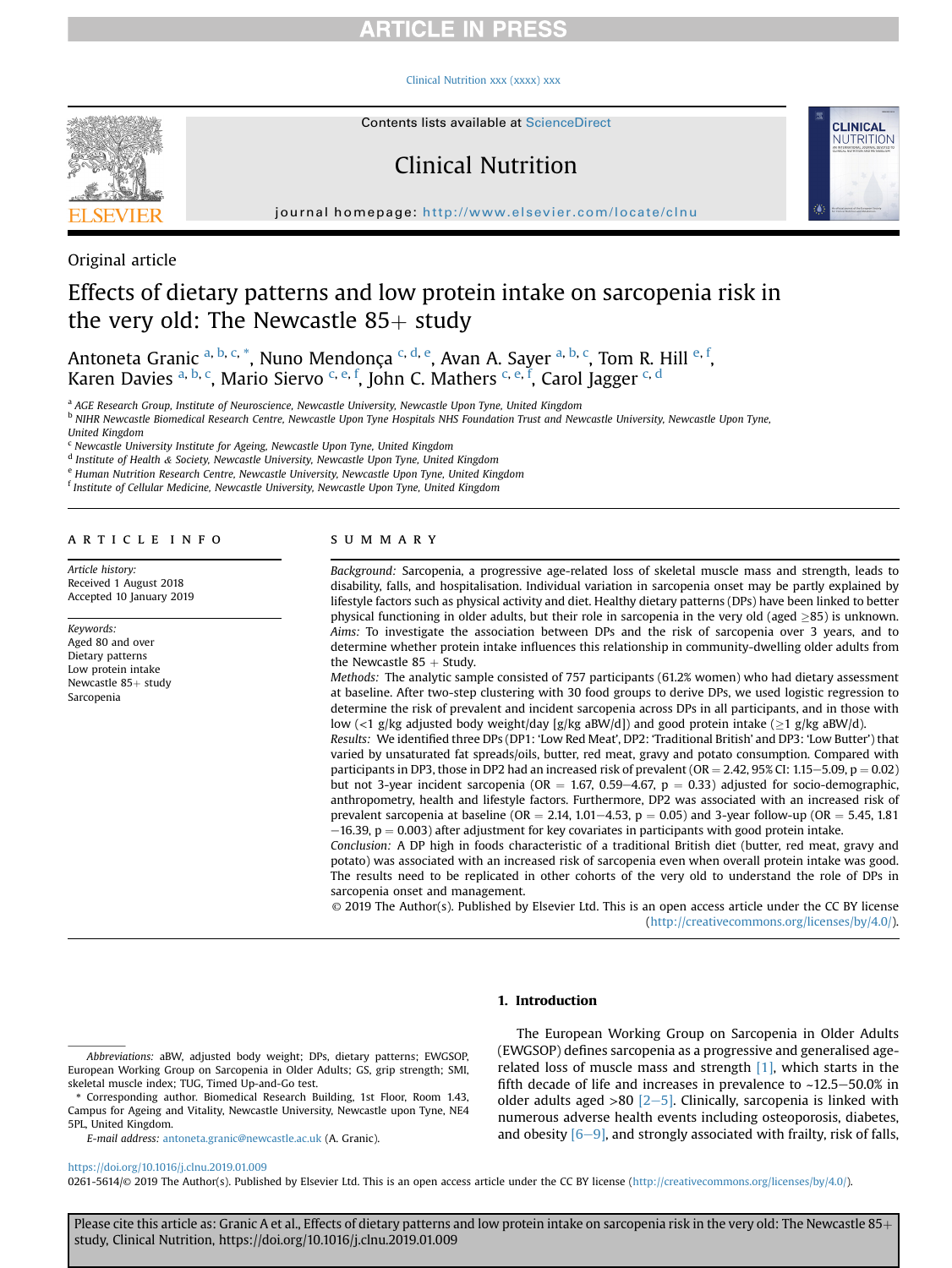## **RTICLE IN PRESS**

and mortality in mid and late adulthood  $[10-13]$  $[10-13]$  $[10-13]$ . Whilst declines in muscle mass and strength are a common features of ageing [\[14\],](#page-6-0) the rate of the loss varies substantially between individuals, and has been attributed to intrinsic (e.g. hormonal changes, genetic factors) [\[15\]](#page-7-0) and extrinsic (environmental) factors such as physical activity and diet  $[16-18]$  $[16-18]$  $[16-18]$ .

Higher physical activity and resistance exercise are established modifiable lifestyle factors that minimise muscle mass/strength decline [\[20,21\],](#page-7-0) alone or in combination with higher protein intake ( $\geq$ 1 g/kg body weight (BW)/day) [\[16,22,23\]](#page-7-0). In comparison, the role of the whole diet in sarcopenia risk has been little researched, with some evidence linking higher intake of individual nutrients (e.g. protein, vitamin D, n-3 polyunsaturated fatty acids (n-3 PUFA), antioxidants)  $[24-28]$  $[24-28]$  $[24-28]$  and food groups (e.g. meats, fruits and vegetables, dairy) [\[29,30\]](#page-7-0) to reduced risk of sarcopenia and better muscle function in older adults. However, only a few studies have been conducted in the very old (aged  $\geq$ 85) [\[31,32\],](#page-7-0) who have higher prevalence of sarcopenia [\[4\]](#page-6-0), and are at increased risk of malnutrition  $[33]$ , poor diet  $[34-36]$  $[34-36]$  $[34-36]$  and inactivity  $[37]$ —the main modifiable risk factors for loss of muscle mass/strength.

The derivation of dietary patterns (DPs) has been successfully used to characterise diet complexity and quality, accounting for the synergy between foods and nutrients, and to examine the association of DPs with various health outcomes [\[38,39\]](#page-7-0). Two different approaches for assessing DPs have been used widely: (a) dietary scores or indices which are based on the prevailing hypotheses of what constitutes a healthy diet for disease risk reduction (e.g. Mediterranean diet score), and (b) factors or clusters derived using data reduction methods on available dietary data without prior hypotheses about diet-disease relationship. A few studies have utilised these methods to investigate associations between DPs and sarcopenia (e.g.  $[40-42]$  $[40-42]$  $[40-42]$ , reviewed in  $[43,44]$  - the Mediterranean DP has been the most common approach and none of the studies has been conducted in the very old.

Therefore, we aimed to: (a) derive and characterise DPs in community-dwelling very old adults from the Newcastle  $85 +$ Study at baseline; (b) determine the risk of prevalent and incident sarcopenia over 3 years in relation to DPs, and (c) explore whether the DP-sarcopenia relationship is influenced by participants' protein intake.

#### 2. Materials and methods

#### 2.1. Study design and participants

The Newcastle  $85 +$  Study is a prospective cohort study of health and functioning of over 1000 participants (birth cohort 1921) who were registered with general practices in Newcastle and North Tyneside, UK. The study has been described in detail previously [\[45,46\].](#page-7-0) Briefly, participants (aged  $\geq$ 85 years) were assessed using a comprehensive health assessment at baseline (wave 1, 2006/07), and followed at 18 months (1.5 years; wave 2), 36 months (3 years; wave 3), and 60 months (5 years; wave 4) by trained research nurses at their usual place of residence. At baseline, 845 participants had a multidimensional health assessment (including muscle mass, muscle strength, and physical performance) and general practice records review (GPrr), and 757 (463 (61.2%) women) were community-dwelling and had dietary intake data (i.e. analytic sample). Of those, 702 (83.1% of analytic sample) participants had complete data at baseline to establish their sarcopenia status based on the EWGSOP criteria, and 373 (44.1%) participants at 3-year follow-up (wave 3) (Fig. 1).



Fig. 1. Flowchart of participants in the Newcastle 85  $+$  Study. At baseline, 757 participants (89.6% of sample with complete multidimensional health assessment and GP records review) had dietary assessments ( $2 \times 24$ -h multiple pass dietary recall) and lived in the community (analytic sample). Of those, 702 (83.1%) had complete data to establish sarcopenia (i.e. grip strength or gait speed, and muscle mass) at baseline and 373 (44.1% of analytic sample) had data at follow-up 3 years later.

### 2.2. Ethics statement

The study was approved by the Newcastle  $&$  North Tyneside Local Research Ethics Committee 1 and in agreement with The Code of Ethics of the World Medical Association (Declaration of Helsinki). Signed consent was obtained from each participant or, where participants lacked capacity, a signed consultee approval was obtained prior to the study commencement.

#### 2.3. Study variables

#### 2.3.1. Dietary assessment

Dietary assessment and validation of 24 h multiple pass dietary recall (24-hr MPR) in the Newcastle  $85 +$  Study have been described previously [\[47,48\]](#page-7-0). Briefly, a pilot study in a sub-sample of this cohort determined that 24-hr MPR was more appropriate for individual dietary assessment of the very old and more accurate in estimating energy and nutrient intake compared with the food frequency questionnaire (FFQ) [\[47\]](#page-7-0). At baseline (2006/ 07), trained research nurses made a detailed record of foods eaten on the previous day (e.g. type, amount and eating occasion) for each participant on two non-consecutive days (except Fridays and Saturdays), at least a week apart. Each food was assigned a unique food code (>2000 codes) and intakes (in g; mean for 2 days) were entered in a Microsoft Access-based dietary data system. Food codes were grouped into 118 food groups (based on McCance and Widdowson's The Composition of Foods  $[47-49]$  $[47-49]$ ), and further combined into 33 food groups (based on food/ nutrient composition similarities) as described previously [\[48\].](#page-7-0) These were classified as absent (coded 0 if food not consumed) or present (coded 1 if food consumed) for each participant. Thirty food groups were used in the cluster analysis to derive DPs as described [\[48\]](#page-7-0).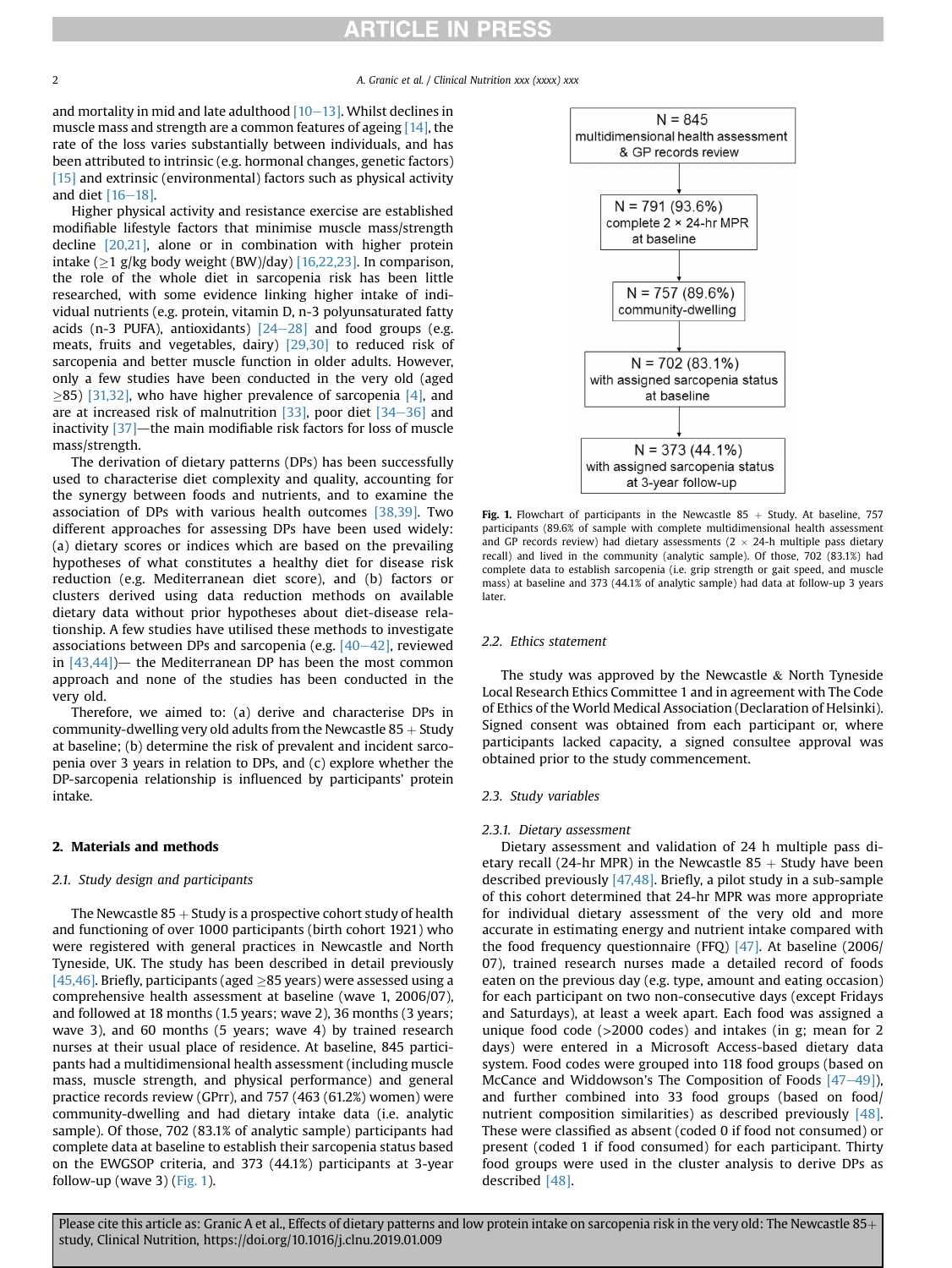#### 2.3.2. Protein intake categorisation

Low protein intake at baseline was defined as intake of  $\langle 1 \rangle$ g protein/adjusted (ideal) BW/day (<1 g/kg aBW/d) as described previously [\[31,33\]](#page-7-0). This cut-off was based on previous findings from our group showing that protein intake  $<$ 1 g/kg aBW/d was associated with lower grip strength (GS) and slower performance on Timed Up-and-Go (TUG) test [\[31\]](#page-7-0) at baseline, whilst intake of  $\geq$ 1 g/ kg aBW/d was associated with better disability trajectories from 85 to 90 years in this cohort  $[32]$ . For g/kg aBW/d calculations, measured body weight was adjusted to a desirable body weight if a participant was outside a healthy body mass index (BMI) range of 22–27 for an older adult aged  $\geq$ 71 years (described in [\[50\]\)](#page-7-0). The  $22-27$  BMI range has been associated with a decreased risk of mortality, and led to higher estimates of protein inadequacy in those aged  $\geq$ 71 years [\[50\]](#page-7-0). The aBW was then used to establish protein intake cut-offs (low [<1 g/kg aBW/d] versus good [ $\geq$ 1 g/kg aBW/d]) in 722 participants (of whom 56.1% had BW adjusted to healthy BMI)  $[31-33]$  $[31-33]$ . As a sensitivity analysis, we re-fitted the models using protein intake dichotomised to  $<$  and  $\geq$  0.8 g/kg actual BW/d and  $<$  and  $\geq$ 1.0 g/kg actual BW/d cut-offs.

#### 2.3.3. EWGSOP definition of sarcopenia

Prevalence (wave 1 and wave 3) and incidence of sarcopenia (wave 3) in this cohort have been established previously  $[4]$  using the EWGSOP definition [\[1\]](#page-6-0). Briefly, we used the following criteria and the EWGSOP algorithm: (a) low skeletal muscle index (SMI; skeletal muscle mass divided by height square, kg/m<sup>2</sup>) based on previously established cut-offs ( $\langle 8.87 \text{ kg/m}^2$  in men, and  $\langle 6.67 \text{ kg} \rangle$  $m^2$  in women) [\[51\],](#page-7-0) and either (b) slow gait speed (<0.8 m/s) or (c) weak GS ( $<$ 16 kg in women, and  $<$ 26 kg in men) [\[52\]](#page-7-0).

GS (kg) was measured twice in each hand using a Takei A5401 digital dynamometer (Takei Scientific Instruments Ltd., Niigata, Japan) in the standing position. The maximum GS was used for analyses. To estimate gait speed (m/s), we used the following formula to convert the TUG) test times: 6/[TUG time]) \* 1.62. The TUG test measured the time needed to get up from a chair and walk as quickly and safely as possible 3 m in a straight line up to a marked spot on the floor, turn around, walk back and sit back on the chair. Body composition, including muscle mass, was estimated with the Tanita-305 bioimpedance inbuilt algorithm (Tanita Corp., Tokyo, Japan).

#### 2.3.4. Other covariates and potential risk factors of sarcopenia

We considered the following potential risk factors (assessed at baseline) for sarcopenia which were previously identified in this cohort [\[4,53\]](#page-6-0) and regarded as clinically important. Sociodemographic factors included: (a) sex; (b) social class (higher managerial and administrative/intermediate/manual and routine occupations) coded to the National Statistics Socio-economic Classification System (NS-SEC), and (c) education  $(0-9/10-11)/212$ years full-time). Anthropometry and health-related factors were: (a) BMI (kg weight/ $m^2$  height; underweight [<18.5]/normal  $[-18.5-25]$ /overweight and obese  $[-25]$ ); (b) cognitive status (impaired [<26 points on the Standardised Mini Mental State Ex $amination, SMMSE$ ]/normal [ $\geq$ 26 points on SMMSE]); (c) depressive symptoms (none [score 0-5]/mild or moderate [score 6-7]/ severe [score 8-15] assessed by the Geriatric Depression Scale (GDS-15); (d) total number of chronic diseases reported from the GPrr  $(0-1/2/\geq 3)$ , and (e) total number of medications  $(0-2/3-4/2)$  $\geq$ 5). Lifestyle factors included: (a) physical activity (low [score 0-1]/moderate [score 2-6]/high [score 7-18]); (b) smoking (never smoker/current smoker/former smoker), and (c) total energy from foods (continuous; kJ).

Self-reported physical activity was assessed with a purposedesigned physical activity questionnaire which measured the frequency and intensity of highly energetic, moderately energetic, and mildly energetic activities during daily life as described previously [\[45,54\]](#page-7-0). Objectively measured physical activity (actigraphy) correlated well with the physical activity scores in wave 3 [\[54\]](#page-7-0). Chronic diseases included cardiovascular disease (hypertension, cardiac disease, cerebrovascular diseases), respiratory diseases, diabetes, arthritis, and cancer [\[46\]](#page-7-0).

In sensitivity (multivariable) analyses, retention (completed the study/dropped out [by withdrawal or death]) was included as a covariate to account for the 'healthy survivor effect'. Death data were obtained through the NHS Digital (previously Health and Social Care Information Service UK). BMI ( $\text{kg/m}^2$ ) was also categorised as  $\langle 22/22-27/27 \rangle$  with the middle category as a 'normal' BMI for older adults aged  $\geq$ 71 years [\[50\].](#page-7-0)

#### 2.4. Statistical analysis

### 2.4.1. Derivation of DP

Derivation of DP have been described in detail previously [\[48,53\]](#page-7-0) and summarised in the Supplementary Information (Appendix 1).

#### 2.4.2. Descriptive statistics

Participants were compared on key sociodemographic, anthropometric, health-related, lifestyle, dietary, and nutritional variables by DP using ANOVA (with post-hoc Tukey HDS or Games-Howell) for normally distributed data, Kruskal-Wallis for non-normally distributed and ordinal data, and the Chi-square test for categorical variables.

#### 2.4.3. Multivariable analysis

We fitted several logistic regression models to explore the association between DP and prevalent sarcopenia (at baseline and at 3-year follow-up) and 3-year incident sarcopenia in all participants and when stratified by protein intake (low [<1 g/kg aBW/d] versus good  $[ \geq 1 \text{ g/kg aBW/d} ]$ ) (OR 95% CI).

Model 1 was unadjusted. Model 2 was adjusted for sociodemographic factors (sex, education, and social class) and BMI (in all participants but not in stratified analysis). Model 3 was additionally adjusted for health-related factors (cognitive status, depressive symptoms, total number of diseases and medication). Model 4 was further adjusted for lifestyle factors (physical activity, smoking, and food energy intake).

#### 2.4.4. Sensitivity analysis

Model 4 was additionally adjusted for retention (completing the study or not) to account for any survivor effect (i.e. healthier and more robust individuals affecting the associations). We observed that participants who completed all four waves of the study had less chronic diseases, including cognitive impairment and sarcopenia, lower intake of medication, higher self-rated health, fewer disabilities, higher muscle strength and walking speed compared with those who were lost to follow-up (details not shown). We also explored whether a protein intake and physical activity interaction term influenced the association between DPs and prevalent sarcopenia in all participants, and repeated the models with recategorised BMI (22–27 kg/m<sup>2</sup> as normal/ideal category for older adults aged  $\geq$ 71 years). Finally, we dichotomised protein intake by 0.8 and 1 g/kg actual BW/day to examine the robustness of the findings obtained in the main analysis with 0.8 and 1 g/kg aBW/d.

We further hypothesised that participants who died between wave 2 (1.5-year follow-up) and wave 3 (3-year follow-up) were at higher risk of sarcopenia (i.e. experiencing terminal decline) than those who were alive. Therefore, in sensitivity analysis, we combined incident cases of sarcopenia at 3-year follow-up with those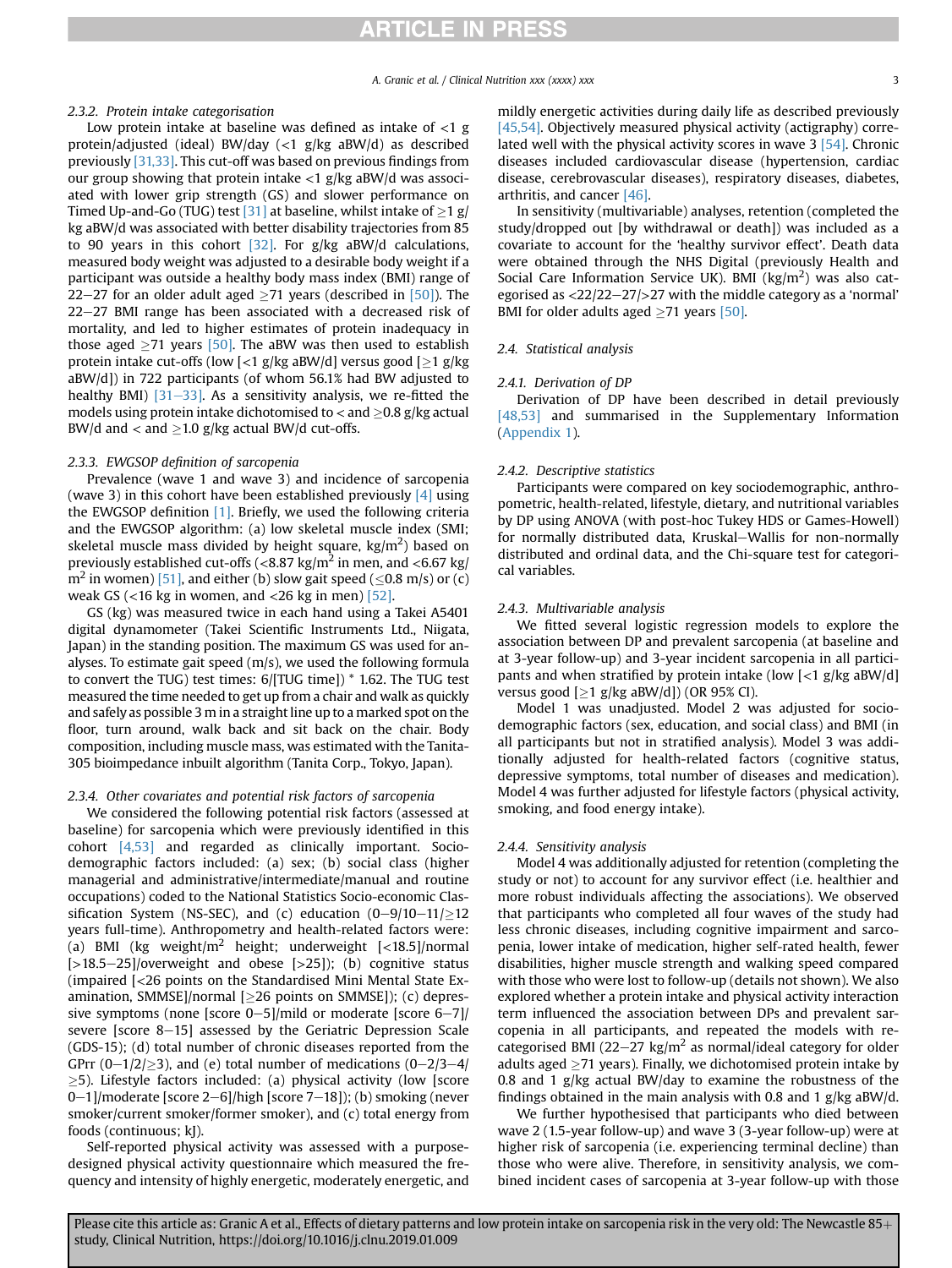## **RTICLE IN PRESS**

4 A. Granic et al. / Clinical Nutrition xxx (xxxx) xxx

who died between wave 2 and 3, and repeated the models (in all participants, and stratified by protein intake).

Multicollinearity of covariates was assessed by multicollinearity diagnostics (i.e. Tolerance, Eigenvalues and Condition Index). All analyses were conducted using IBM SPSS (V.21; IBM Corporation, Armonk, NY, USA), and statistics were 2-sided at  $\alpha = 0.05$ .

### 3. Results

DPs in the Newcastle  $85 +$  Study participants have been described in detail previously with the entire cohort, including those in care homes [\[48,53\]](#page-7-0). DP differentiation, nutritional, sociodemographic and health characteristics of the present analyses in community-dwelling older adults were very similar to those previously reported in a bigger sample, and they are described in Appendix 1.

#### 3.1. Sarcopenia status by dietary patterns

Table 1 describes the prevalence and incidence of sarcopenia by DPs. At baseline, DP2 ('Traditional British') was associated with a greater likelihood of sarcopenia compared with other DPs, though this did not reach statistical significance ( $p = 0.07$ ). Participants belonging to DP3 ('Low Butter') were the least likely to have sarcopenia at 3-year follow-up ( $p = 0.009$ ).

### 3.2. Dietary patterns, prevalent sarcopenia (at baseline and 3-year follow-up) and 3-year incident sarcopenia in all participants

At baseline, 145 participants (19.2% of analytic sample) had sarcopenia and 78 were classified as sarcopenic at 3-year follow-up (20.7% of sample available at 3-year follow-up) of whom, 33 were incident cases (i.e. 42.3% of those with sarcopenia at 3-year followup were new cases) (details not shown). After adjustment for sociodemographic and health-related factors and BMI (Model 3), participants in DP2 ('Traditional British') had increased odds of sarcopenia at baseline (OR = 1.75 [95% CI: 1.06–2.90],  $p = 0.03$ ) and 3year follow-up (OR = 2.57, 95% CI: 1.26–5.26, p = 0.01) compared with those in DP3 ('Low Butter') ([Table 2](#page-4-0)). Further adjustment for lifestyle factors (Model 4) reduced the odds to non-significant at baseline (OR = 1.64, 0.98–2.77,  $p = 0.06$ ), but it remained significant for prevalent sarcopenia at 3-year follow-up ( $OR = 2.42$ , 1.15 $-5.09$ ,  $p = 0.02$ ). The association was not changed by adding the retention variable (completing the study or not) in sensitivity analysis (OR = 2.45, 1.17-5.15,  $p = 0.02$ ) (details not shown).

Neither DP1 nor DP2 was associated with the risk of incident sarcopenia at 3-year follow-up ([Table 2\)](#page-4-0).

3.3. Dietary patterns, prevalent sarcopenia (at baseline and 3-year follow-up) and 3-year incident sarcopenia in low  $\langle$ <1 g/kg aBW/d) and good ( $\geq$ 1 g/kg aBW/d) protein intake groups

Similarly, we investigated the relationship between DPs and prevalent and incident sarcopenia in the low  $\left($  <1 g/kg aBW/d) and good ( $\geq$ 1 g/kg aBW/d) protein intake groups [\(Table 3\)](#page-4-0). In the low protein intake group ( $n = 332, 46\%$  of analytic sample), 81 (21.5%) and 34 (18.2%) had prevalent sarcopenia at baseline and 3-year follow-up, respectively, and 14 (9.3%) had incident sarcopenia. In the good protein intake group ( $n = 390, 54\%$  of analytic sample), 64 (19.8%) and 43 (23.8%) had prevalent sarcopenia (at baseline and 3 year follow-up, respectively), and 19 (12.8%) had incident sarcopenia. The differences in sarcopenia prevalence/incidence between the groups were not significant ( $p \ge 0.4$ ) (details not shown).

DPs were not associated with odds of prevalent and incident sarcopenia in the low protein intake group [\(Table 3](#page-4-0)). However, in the good protein intake group, belonging to DP2 ('Traditional British') was associated with the increased risk of prevalent sarcopenia (at baseline:  $OR = 2.14$ , 95% CI: 1.01–4.53, p = 0.05; 3-year follow-up: OR = 5.45, 1.81–16.39,  $p = 0.003$  compared with DP3 ('Low Butter') after adjustment for all covariates. Adding the retention variable in sensitivity analysis did not change the findings (details not shown).

#### 3.4. Results for sensitivity analysis

Adding the interaction term between protein intake and physical activity to Model 4 did not attenuate the association between prevalent sarcopenia and DP2 (OR = 2.36, 1.13–4.34,  $p = 0.02$ ) in all participants (details not shown). Using re-categorised BMI  $(22-27 \text{ kg/m}^2$  as a normal category) in the analysis with all participants did not change the findings (e.g. 3-year prevalent sarcopenia: 2.47, 1.17-5.02,  $p = 0.02$ ) [\(Appendix 2](#page-6-0), Supplementary Table 5).

Neither DP1 nor DP2 was significantly associated with the odds of incident sarcopenia when sarcopenia cases were combined with participants who died 1.5 years before 3-year follow-up (deaths between wave 2 and 3,  $n = 88$ ) in the fully adjusted models.

Similar to the main results ([Table 2\)](#page-4-0), DP2 was not associated with sarcopenia (prevalent or incident) if the low protein intake group was defined as <0.8/g kg BW/d or <1 g/kg BW/d ([Appendix 2,](#page-6-0) Supplementary Tables 6 and 7, respectively). In the good protein intake group defined as  $\geq$  0.8 g/kg BW/d, the ORs for the association between DP2 and sarcopenia (at baseline and 3-year follow-up) remained raised, but were no longer significant in the fully adjusted models (1.67, 0.96-2.92,  $p = 0.7$ ; 2.18, 1.00-3.81,

#### Table 1

| Characteristic                              | DP1: Low Red Meat | DP2: Traditional British | DP3: Low Butter | $p^*$ |  |
|---------------------------------------------|-------------------|--------------------------|-----------------|-------|--|
|                                             | $n = 245$         | $n = 231$                | $n = 281$       |       |  |
| Sarcopenia status                           |                   |                          |                 |       |  |
| Sarcopenia (baseline) % (n)                 |                   |                          |                 | 0.07  |  |
| No                                          | 32.1 (179)        | 27.5(153)                | 40.4 (225)      |       |  |
| Yes                                         | 31.7(46)          | 36.6(53)                 | 31.7(46)        |       |  |
| 3-year prevalent sarcopenia % (n)           |                   |                          |                 | 0.009 |  |
| No                                          | 36.3 (107)        | 24.7(73)                 | 39.0 (115)      |       |  |
| Yes                                         | 34.6(27)          | 41.0(32)                 | 24.4 (19)       |       |  |
| 3-year incident sarcopenia $\mathcal{X}(n)$ |                   |                          |                 | 0.23  |  |
| No                                          | 36.3(97)          | 22.8(61)                 | 40.8 (109)      |       |  |
| Yes                                         | 30.3(10)          | 36.3(12)                 | 33.3(11)        |       |  |

DPs, dietary patterns.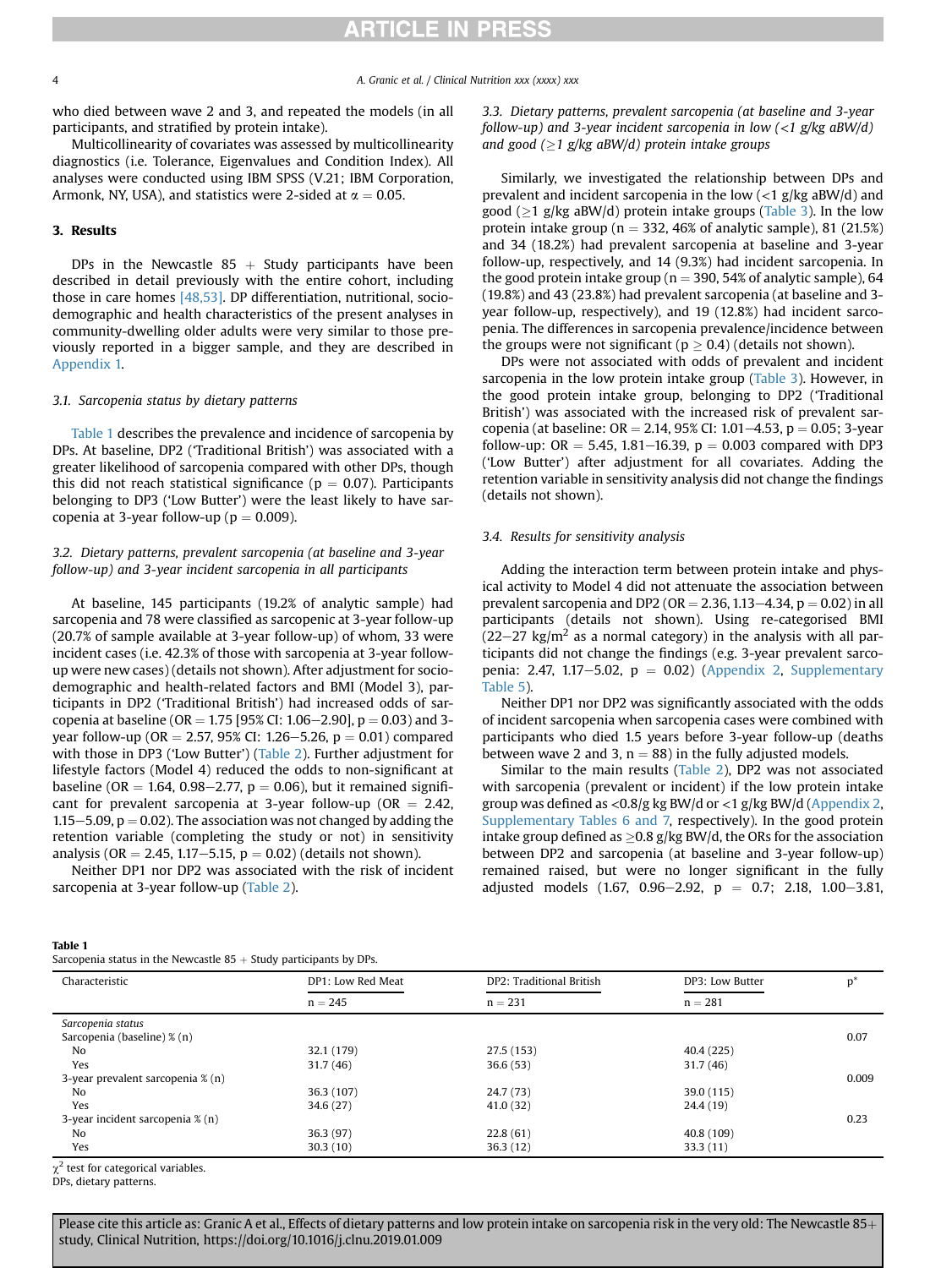## ICLE IN PRES

#### A. Granic et al. / Clinical Nutrition xxx (xxxx) xxx 5

<span id="page-4-0"></span>

|--|

Association between DPs and odds of prevalent sarcopenia (at baseline and 3-year follow-up)<sup>a</sup> and 3-year incident<sup>b</sup> sarcopenia (OR, 95% CI) in all participants.

| Dietary patterns (n)        | Model 1             |       | Model 2             | D     | Model 3             | p    | Model 4             |      |
|-----------------------------|---------------------|-------|---------------------|-------|---------------------|------|---------------------|------|
| Sarcopenia (baseline)       |                     |       |                     |       |                     |      |                     |      |
| n.                          | 702                 |       | 657                 |       | 655                 |      | 645                 |      |
| DP <sub>1</sub>             | $1.26(0.80 - 1.98)$ | 0.32  | $1.34(0.80 - 2.22)$ | 0.27  | $1.38(0.82 - 2.33)$ | 0.23 | $1.31(0.77 - 2.22)$ | 0.32 |
| DP <sub>2</sub>             | $1.70(1.09 - 2.64)$ | 0.02  | $1.74(1.06 - 2.83)$ | 0.03  | $1.75(1.06 - 2.90)$ | 0.03 | $1.64(0.95 - 2.77)$ | 0.06 |
| $DP3$ (ref)                 |                     |       |                     |       |                     |      |                     |      |
| 3-year prevalent sarcopenia |                     |       |                     |       |                     |      |                     |      |
| n                           | 373                 |       | 356                 |       | 356                 |      |                     | 353  |
| DP <sub>1</sub>             | $1.53(0.80 - 2.91)$ | 0.2   | $1.87(0.92 - 3.82)$ | 0.08  | $1.85(0.89 - 3.84)$ | 0.1  | $1.77(0.84 - 3.74)$ | 0.13 |
| DP <sub>2</sub>             | $2.65(1.40 - 5.03)$ | 0.003 | $2.72(1.35 - 5.46)$ | 0.005 | $2.57(1.26 - 5.26)$ | 0.01 | $2.42(1.15 - 5.09)$ | 0.02 |
| $DP3$ (ref)                 |                     |       |                     |       |                     |      |                     |      |
| 3-year incident sarcopenia  |                     |       |                     |       |                     |      |                     |      |
| n                           | 300                 |       | 288                 |       | 288                 |      |                     | 286  |
| DP <sub>1</sub>             | $1.02(0.42 - 2.51)$ | 0.96  | $1.23(0.46 - 3.30)$ | 0.68  | $1.19(0.43 - 3.33)$ | 0.73 | $1.05(0.37 - 3.03)$ | 0.92 |
| DP <sub>2</sub>             | $1.95(0.81 - 4.68)$ | 0.13  | $1.98(0.76 - 5.13)$ | 0.16  | $1.83(0.67 - 5.00)$ | 0.24 | $1.67(0.59 - 4.67)$ | 0.33 |
| $DP3$ (ref)                 |                     |       |                     |       |                     |      |                     |      |

DP1 'Low Red Meat'; DP2 'Traditional British'; DP3 'Low Butter'.

OR, odds ratios; CI, confidence intervals; DPs, dietary patterns; ref, reference group.

Model 1 is unadjusted.

Model 2 is adjusted for socio-demographic factors (sex, social class, education) and body mass index.

Model 3 is additionally adjusted for health-related factors (cognitive status, depressive symptoms, total number of diseases, and total number of medication).

Model 4 is further adjusted for lifestyle factors (physical activity, smoking, and food energy).

<sup>a</sup> Sarcopenia status was determined using the European Working Group on Sarcopenia in Older People (EWGSOP) definition as described previously [\[4\].](#page-6-0)<br><sup>b</sup> Data from two wayse (2006/07 to 2000/10) were used for incidence car

Data from two waves (2006/07 to 2009/10) were used for incidence sarcopenia. n indicated the number of participants with complete data (sarcopenia status (yes/no), DP and risk factors).

#### Table 3

Association between DPs and odds of prevalent sarcopenia (at baseline and 3-year follow-up)<sup>a</sup> and 3-year incident<sup>b</sup> sarcopenia (OR, 95% CI) in low and good protein intake group.

| Low protein intake group $\left\langle \langle 1 \rangle g / \langle g   g \rangle \right\langle \langle g   g \rangle$ |                     |       |                     |       |                      |       |                      |       |
|-------------------------------------------------------------------------------------------------------------------------|---------------------|-------|---------------------|-------|----------------------|-------|----------------------|-------|
| Dietary patterns (n)                                                                                                    | Model 1             | p     | Model 2             | p     | Model 3              | p     | Model 4              | p     |
| Sarcopenia (baseline)                                                                                                   |                     |       |                     |       |                      |       |                      |       |
| n                                                                                                                       | 376                 |       | 360                 |       | 356                  |       | 354                  |       |
| DP1                                                                                                                     | $1.19(0.65 - 2.18)$ | 0.57  | $1.18(0.62 - 2.23)$ | 0.62  | $1.13(0.58 - 2.19)$  | 0.72  | $1.00(0.51 - 1.96)$  | 0.99  |
| DP <sub>2</sub>                                                                                                         | $1.64(0.88 - 3.07)$ | 0.12  | $1.49(0.78 - 2.86)$ | 0.23  | $1.47(0.75 - 2.89)$  | 0.26  | $1.20(0.59 - 2.42)$  | 0.62  |
| DP3 (ref)                                                                                                               |                     |       | 1                   |       | 1                    |       |                      |       |
| 3-year prevalent sarcopenia                                                                                             |                     |       |                     |       |                      |       |                      |       |
| n                                                                                                                       | 187                 |       | 181                 |       | 181                  |       | 179                  |       |
| DP1                                                                                                                     | $1.53(0.80 - 2.91)$ | 0.84  | $1.27(0.48 - 3.42)$ | 0.63  | $1.03(0.36 - 2.93)$  | 0.95  | $1.00(0.34 - 2.90)$  | 0.99  |
| DP <sub>2</sub>                                                                                                         | $2.65(1.40 - 5.03)$ | 0.16  | $1.86(0.70 - 4.96)$ | 0.21  | $1.77(0.64 - 4.89)$  | 0.27  | $1.63(0.56 - 4.81)$  | 0.37  |
| DP3 (ref)                                                                                                               | -1                  |       | 1                   |       | 1                    |       | 1                    |       |
| 3-year incident sarcopenia                                                                                              |                     |       |                     |       |                      |       |                      |       |
| n                                                                                                                       | 150                 |       | 145                 |       | 145                  |       | 144                  |       |
| DP <sub>1</sub>                                                                                                         | $0.93(0.25 - 3.39)$ | 0.91  | $1.12(0.29 - 4.34)$ | 0.87  | $0.88(0.20 - 3.78)$  | 0.86  | $0.91(0.20 - 4.26)$  | 0.91  |
| DP <sub>2</sub>                                                                                                         | $1.25(0.31 - 5.00)$ | 0.75  | $1.29(0.31 - 5.43)$ | 0.73  | $1.39(0.28 - 6.84)$  | 0.69  | $1.39(0.26 - 7.49)$  | 0.70  |
| DP3 (ref)                                                                                                               |                     |       | 1                   |       | 1                    |       |                      |       |
| Good protein intake group ( $\geq$ 1 g/kg aBW/day)                                                                      |                     |       |                     |       |                      |       |                      |       |
| Dietary patterns (n)                                                                                                    | Model 1             | p     | Model 2             | p     | Model 3              | p     | Model 4              | p     |
| Sarcopenia (baseline)                                                                                                   |                     |       |                     |       |                      |       |                      |       |
| n                                                                                                                       | 324                 |       | 310                 |       | 302                  |       | 301                  |       |
| DP <sub>1</sub>                                                                                                         | $1.32(0.65 - 2.67)$ | 0.45  | $1.59(0.74 - 3.42)$ | 0.24  | $1.87(0.84 - 4.15)$  | 0.23  | $1.84(0.81 - 4.14)$  | 0.14  |
| DP <sub>2</sub>                                                                                                         | $1.75(0.93 - 3.31)$ | 0.08  | $1.80(0.92 - 3.51)$ | 0.08  | $1.93(0.95 - 3.91)$  | 0.07  | $2.14(1.01 - 4.53)$  | 0.047 |
| DP3 (ref)                                                                                                               |                     |       | 1                   |       |                      |       |                      |       |
| 3-year prevalent sarcopenia                                                                                             |                     |       |                     |       |                      |       |                      |       |
| n                                                                                                                       | 181                 |       | 176                 |       | 176                  |       | 175                  |       |
| DP <sub>1</sub>                                                                                                         | $2.16(0.89 - 5.27)$ | 0.09  | $3.32(1.26 - 8.74)$ | 0.02  | $3.30(1.17 - 9.29)$  | 0.02  | $2.94(0.98 - 8.87)$  | 0.06  |
| DP <sub>2</sub>                                                                                                         | $3.38(1.40 - 8.16)$ | 0.007 | $3.38(1.36 - 8.40)$ | 0.009 | $3.91(1.48 - 10.29)$ | 0.006 | $5.45(1.81 - 16.36)$ | 0.003 |
| DP3 (ref)                                                                                                               |                     |       | 1                   |       | 1                    |       | 1                    |       |
| 3-year incident sarcopenia                                                                                              |                     |       |                     |       |                      |       |                      |       |
| n                                                                                                                       | 149                 |       | 144                 |       | 144                  |       | 143                  |       |

DP1 'Low Red Meat'; DP2 'Traditional British'; DP3 'Low Butter'.

OR, odds ratios; CI, confidence intervals; aBW, adjusted body weight; DPs, dietary patterns; ref, reference group.

Model 1 is unadjusted.

Model 2 is adjusted for socio-demographic factors (sex, social class, education).

Model 3 is additionally adjusted for health-related factors (cognitive status, depressive symptoms, total number of diseases, and total number of medication). Model 4 is further adjusted for lifestyle factors (physical activity, smoking and food energy).

DP3 (ref) 1 1 1 1

<sup>a</sup> Sarcopenia status was determined using the European Working Group on Sarcopenia in Older People (EWGSOP) definition as described previously [\[4\].](#page-6-0)<br><sup>b</sup> Data from two wayse (2006/07 to 2000/10) were used for incidence exc

Data from two waves (2006/07 to 2009/10) were used for incidence sarcopenia. n indicated the number of participants with complete data (sarcopenia status (yes/no), DP and risk factors).

0.45 1.17 (0.34 -4.09) 0.81 1.69 (0.43 -6.72) 0.45 1.32 (0.29 -6.00) 0.72 0.74 (0.13 -4.11) 0.73 DP2 2.71 (0.86-8.55) 0.09 2.52 (0.76-8.29) 0.13 2.45 (0.69-8.73) 0.17 3.44 (0.79-14.91) 0.10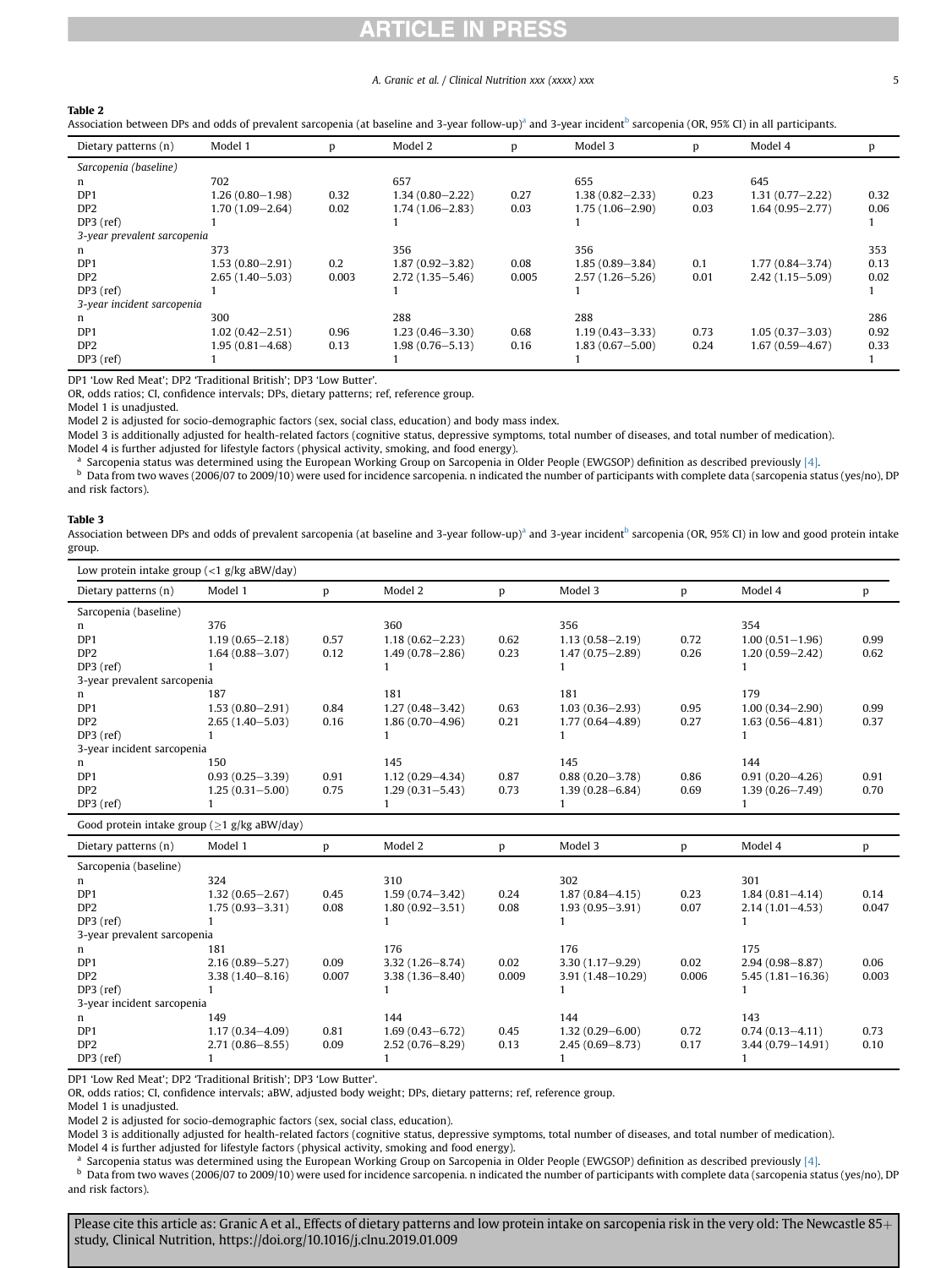$p = 0.054$ , respectively). However, DP2 was associated with 3-year prevalent sarcopenia in the good protein intake group defined as  $\geq$ 1 g/kg BW/d (3.62, 1.33–9.88, p = 0.01), confirming the results from [Table 2.](#page-4-0)

### 4. Discussion

In the present study, we investigated the risk of prevalent and incident sarcopenia over 3 years in relation to DPs and protein intake in community-dwelling adults aged  $\geq$ 85 living in North East England, UK. In a model adjusted for key covariates, DP2 ('Traditional British'), a group in which a higher proportion of people ate butter, red meats/meat dishes, gravy, potatoes, vegetables, sweets/ desserts, and with the highest intake of fat and total energy, was associated with a 2.4-fold increased risk of sarcopenia at 3-year follow-up compared with DP3 ('Low Butter'), a DP in which more people ate unsaturated fat spreads and oils, and with the highest %E from protein and starch. In addition, DP2 was associated with a 2.1 fold and a 5.4-fold increased risk of prevalent sarcopenia at baseline and 3-year follow-up, respectively in participants with good protein intake ( $\geq$ 1 g/kg aBW/d). DP2 was not associated with incident sarcopenia over 3 years. These results add to a limited literature reporting studies that used a 'whole diet' approach to understanding the role of nutrition in sarcopenia in older adults, especially in the very old who are at higher risk of both malnutrition  $[33,35,36]$  and sarcopenia  $[3-5]$  $[3-5]$ .

Many observational studies have used a 'single nutrient' approach (e.g. protein or vitamin D) and elements of sarcopenia (muscle mass, strength and function) to explore diet-muscle health relationships  $[17,18,22-25,29,55]$  $[17,18,22-25,29,55]$  $[17,18,22-25,29,55]$  but there are few such studies in very old adults [\[31\].](#page-7-0) The value of this approach in nutritional research for sarcopenia is well established [\[56\]](#page-7-0), but overlooks the interactions between food groups and nutrients within diets, and the likely complex, cumulative, synergistic and antagonistic influences of various nutrients/foods on aged muscle. Recent consensus papers on the definition of sarcopenia  $[1,2]$  and the recognition that sarcopenia is a major health problem that contributes, fundamentally, to functional impairment and decline in older adults, have stimulated interest in understanding the role of modifiable factors such as (whole) diet in the aetiology, prevention and management of sarcopenia. Several studies have used a 'whole diet' approach and utilised either (a) pre-defined dietary indices (based on the current knowledge about DPs that are associated with better health) or (b) data-driven approaches using statistical techniques to derive factors or clusters without any prior hypotheses about diet-muscle function relationships to investigate the impact of DPs on elements of sarcopenia  $[43,44,57-60]$  $[43,44,57-60]$  $[43,44,57-60]$ . In all, higher adherence to a DP described as 'Prudent diet' (i.e. higher intake of foods beneficial for health such as fish, fruits and vegetables) or Mediterranean-style diet (MED) was associated with stronger grip, faster walking speed [\[57,58\]](#page-7-0), and slower mobility decline over 8-9 years in older adults aged 65 and over  $[59,60]$ . Using data from the Newcastle  $85 +$  Study, we have reported recently that a DP high in fruits, fish, eggs, nuts, and whole grains (but low in red/processed meats and potatoes) was associated with stronger grip and faster TUG in very old adults compared with DPs high in butter and red/processed meats [\[53\]](#page-7-0).

We are aware of only a few studies  $[40-42;$  $[40-42;$  $[40-42;$  and reviewed in [43,44\]](#page-7-0) that used a 'whole diet' approach to investigate the risk of sarcopenia in adults aged  $\geq$ 55, and none in the very old. This limits the opportunity for direct comparisons of our findings with those from other studies. All studies defined sarcopenia as loss of muscle mass, and strength or function (i.e. using the EWGSOP or the Asian Working Group for Sarcopenia algorithm), and derived DPs based on FFQ  $[40-42]$  $[40-42]$  $[40-42]$ . In all studies, higher adherence to a healthy DP such as MED [\[40,42\]](#page-7-0), Baltic Sea Diet (BSD) [\[42\],](#page-7-0) 'vegetable-fruits' DP and better diet quality (Diet Quality Index-International; DQI-I) [\[41\]](#page-7-0) was associated with lower risk of sarcopenia. Specifically, the highest quartile of BSD (dietary index developed to account for 'beneficial' foods consumed routinely in the Nordic countries, such as berries, salmon, rapeseed oil and dairy) was associated with a 67% lower risk of sarcopenia over 3-year follow-up in older women [\[42\]](#page-7-0). Asian older men with the highest diet quality had a 50% lower risk of sarcopenia, and those in the highest 'vegetable-fruit' DP had a 40% reduced risk  $[41]$  compared with those with lower adherence scores. In the present study, membership of DP2 ('Traditional British') characterised by a higher proportion of participants consuming butter, red meats, gravy, potatoes, and sweets/desserts substantially increased the risk of prevalent sarcopenia (by  $2-5$ fold), compared with participants in DP3 ('Low Butter'). This effect was apparent even in those with good protein intake ( $\geq$ 1 g/kg  $aBW/d$  or  $\geq$ 1 g/kg BW/d). DP3 had some elements of MED such as the highest percentage (91%) of participants consuming unsaturated fat spreads and oils (olive oil and other plant-based fats), and the lowest intakes of SFA, cholesterol and %E from fat but the highest %E from protein and starch, and the highest intake of fibre. These dietary characteristics, in combination with high to moderate intake of other foods (red meat, soups, vegetable, and legumes; Supplementary Table 1 and Supplementary Table 2) and lower intake of less healthy foods (saturated fats spreads, gravy, and sweets/desserts) may ameliorate progressive loss of muscle mass and strength in the very old.

Multiple biological mechanism may have contributed to the increased risk of sarcopenia in participants consuming the 'Traditional British Diet' (DP2), including the type and quality of dietary fat consumed within DPs. Although the pathophysiology of sarcopenia is complex and not completely explained, several processes have been recognised to contribute to muscle wasting and loss of function. These include (a) inflammation and production of pro-inflammatory cytokines  $[61]$ ; (b) imbalance between muscle protein anabolism and catabolism, which may be due to anabolic resistance  $[62]$ , and  $(c)$  inter- and intramy ocellular lipid accumulation  $[63]$  affecting the quality of the aged muscle.

Dietary fats have a central role in muscle metabolism as an important source of energy  $[64]$ ; they are an integral part of myocellular membranes  $[65]$ , and have been shown to affect muscle protein synthesis (MPS) [\[66\].](#page-7-0) The composition and amount of dietary fats influence inflammation  $[67]$  and insulin resistance  $[68]$  both mechanisms linked to sarcopenia. DP2 (compared to DP3) had less favourable fatty acid intake and composition (e.g. the highest intake of SFA, the lowest MUFA/SFA ratio), which may have exacerbated pro-catabolic processes (i.e. inflammation, insulin resistance, oxidative stress) and increased fat deposition in the aged muscle.

Participants in DP3 ('Low Butter') had the highest %E from protein and starch, whilst those in DP2 ('Traditional British') had the highest %E from fat (SFA). However, it is still debatable whether higher food intake and excess energy (quantity) or source of energy (quality) is independently associated with sarcopenia (reviewed in [\[56\]](#page-7-0)). To date, there is a limited evidence about a direct relationship between protein intake and sarcopenia (discussed in [\[17\]](#page-7-0)), however evidence is also emerging that supports the importance of higher protein intake in combination with exercise (physical activity) to combat anabolic resistance (and stimulate MPS)—one of the mechanisms implicated in sarcopenia in older adults [\[19,22,29\].](#page-7-0) Our results suggest that good protein intake may not be sufficient to protect against sarcopenia if the combination of other foods in diet are not favourable. Although the participants in DP2 ('Traditional British') were the least physically active, the main effect of DP2 on the risk of sarcopenia remained independent after adjustment for protein intake and physical activity interaction term.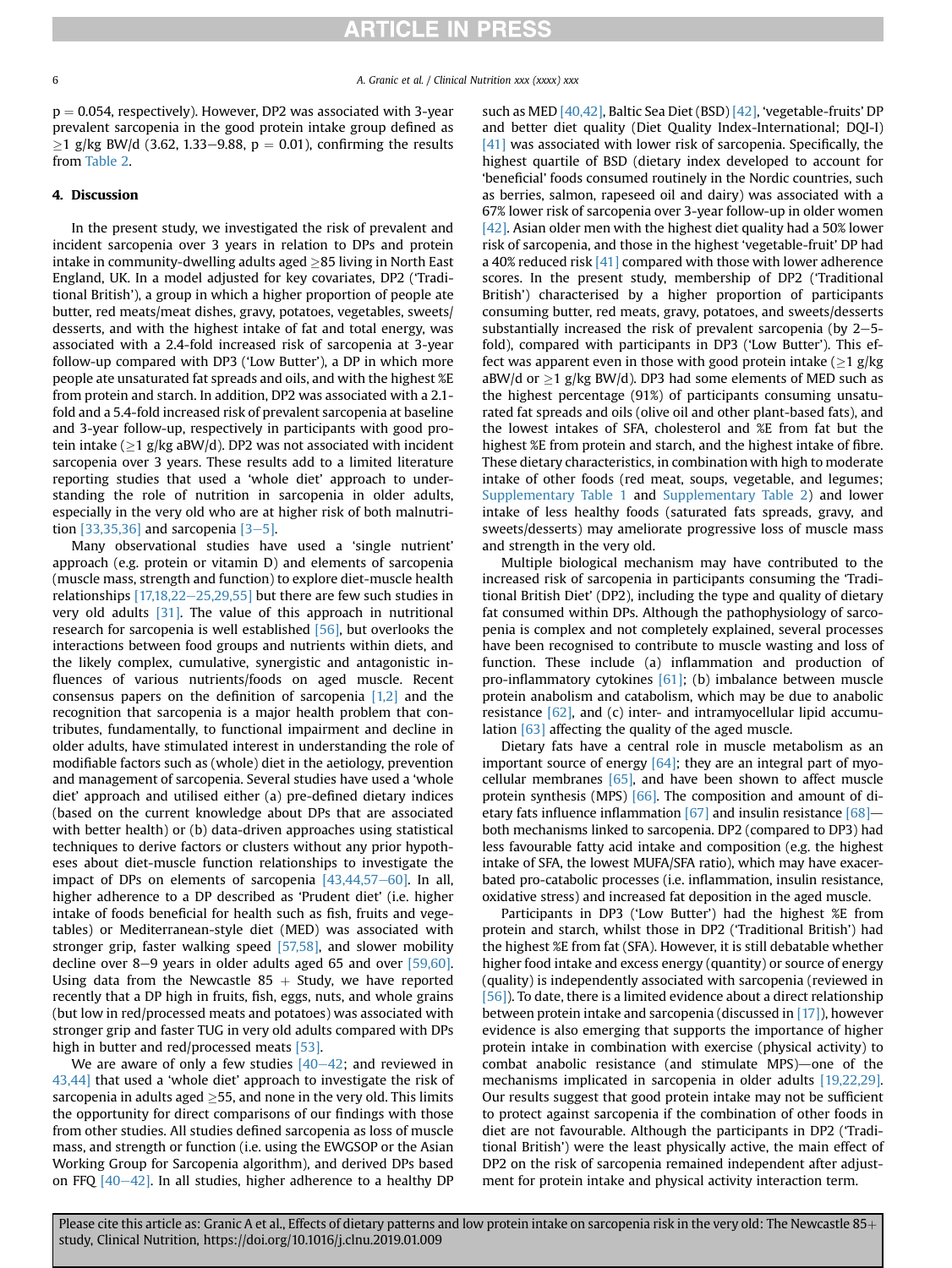## **ARTICLE IN PRESS**

<span id="page-6-0"></span>We did not observe any association between DPs and incident sarcopenia even when we combined participants who died 1.5 years before sarcopenia follow-up (wave 3) with incident sarcopenia cases. Our study may have not been sufficiently powered to detect such an association, and because of higher prevalence of robust 'survivors' and pre-sarcopenia cases who did not transition to sarcopenia during the period of study. In addition, participants who died between baseline and follow-up may have done so because of other health problems not related to sarcopenia.

This study has several limitations that need to be considered when interpreting the results. The labels given to DPs may not represent the most important (food) component or biological aspect of the DP, and low or no intake of foods/nutrients may be as important as those foods that were consumed more frequently or in larger amounts in relation to sarcopenia. The outcomes of cluster analysis are dependent on the specific food groupings used and the decisions taken when deriving such grouping may have influenced the final DPs. Diet was assessed at baseline only and no information about diet change over 3 years was available, although there is some evidence of diet stability across the life course among British older adults [\[69\].](#page-7-0) Other diet-related factors such as appetite loss, social support, dietary knowledge, and access to food may have affected participants' food choices, and may have contributed to Type I error in the logistic regression models. The lack of power in data (especially in stratified analysis) may have resulted in Type II error. The results may not be generalisable to other populations of very old people with e.g. different ethnic backgrounds. The study has several strengths, including its prospective design (a 3-year follow-up for sarcopenia), validated dietary assessment [\[47\],](#page-7-0) adjustment for several known factors associated with sarcopenia [3,4], and robustness of the results explored in sensitivity analysis.

In summary, using a data-driven approach and reported dietary intakes in community-dwelling older adults, we derived three DPs that were associated with several health characteristics including sarcopenia. Participants in the DP2 group ('Traditional British'), a diet high (i.e. high proportion of consumers) in butter, red meats/meat dishes, gravy, potatoes, vegetables, sweets/desserts, and the highest intake of fat and total energy had an increased risk of sarcopenia regardless of protein status compared with DP3 ('Low Butter'), a diet high in unsaturated fat spreads/ oils, fibre, and the highest %E from protein and starch. Findings from this study need to be replicated in other cohorts of the very old to understand the role of dietary patterns in sarcopenia onset and management in populations at risk of functional decline and dependence.

#### Statement of authorship

AG designed the research. KD and CJ were responsible for the Newcastle  $85 +$  study design, management and data acquisition. AG analysed data and wrote the manuscript. AAS, NM, TRH, KD, MS, JCM, and CJ revised the manuscript for important intellectual content. AG had primary responsibility for final content. All authors read and approved the version submitted.

### Conflicts of interest

None declared.

#### Funding

Funding for this research is provided by the European Horizon 2020 PROMISS Project 'Prevention Of Malnutrition In Senior Subjects in the EU', Grant agreement no. 678732 (AG, NM, CJ). The content only reflects the author's view and the Commission is not responsible for any use that may be made of the information it contains. The research was also supported by the National Institute for Health Research Newcastle Biomedical Research Centre, based at Newcastle upon Tyne Hospitals NHS Foundation Trust and Newcastle University (AG, AAS).

The core Newcastle  $85 +$  study was supported by a joint grant from the UK Medical Research Council and the Biotechnology and Biological Sciences Research Council (grant reference G0500997), the Dunhill Medical Trust (grant reference R124/0509), the Medical Council Research grant (G0601333), and NHS North of Tyne (Newcastle Primary Care Trust). Funding sources had no role in the collection, analysis and interpretation of data, the writing, and the decision to submit this article for publication.

#### Acknowledgement

We acknowledge the operational support of the North of England Commissioning Support Unit and of the local general practitioners and their staff. We thank the research, management and clerical team for outstanding work throughout, as well as many colleagues for their expert advice. Thanks are due especially to the study participants and, where appropriate, their families and carers.

#### Appendix A. Supplementary data

Supplementary data to this article can be found online at <https://doi.org/10.1016/j.clnu.2019.01.009>.

#### References

- [1] [Cruz-Jentoft AJ, Baeyens JP, Bauer JM, Boirie Y, Cederholm T, Landi F, et al.](http://refhub.elsevier.com/S0261-5614(19)30011-1/sref1) [Sarcopenia: European consensus on de](http://refhub.elsevier.com/S0261-5614(19)30011-1/sref1)finition and diagnosis: Report of the [European working group on sarcopenia in older people. Age Ageing](http://refhub.elsevier.com/S0261-5614(19)30011-1/sref1)  $2010:39(4):412-23$  $2010:39(4):412-23$
- [2] Cruz-Jentoft AJ, Landi F, Schneider SM, Zúñiga C, Arai H, Boirie Y, et al. Prev[alence of and interventions for sarcopenia in ageing adults: a systematic re](http://refhub.elsevier.com/S0261-5614(19)30011-1/sref2)[view. Report of the International Sarcopenia Initiative \(EWGSOP and IWGS\).](http://refhub.elsevier.com/S0261-5614(19)30011-1/sref2) [Age Ageing 2014;43\(6\):748](http://refhub.elsevier.com/S0261-5614(19)30011-1/sref2)-[59](http://refhub.elsevier.com/S0261-5614(19)30011-1/sref2).
- [3] [Legrand D, Vaes B, Matheï C, Swine C, Degryse JM. The prevalence of sarco](http://refhub.elsevier.com/S0261-5614(19)30011-1/sref3)[penia in very old individuals according to the European consensus de](http://refhub.elsevier.com/S0261-5614(19)30011-1/sref3)finition: insights from the BELFRAIL study. Age Ageing  $2013;42(6):727-34$  $2013;42(6):727-34$ .
- [4] [Dodds RM, Granic A, Davies K, Kirkwood TB, Jagger C, Sayer AA. Prevalence](http://refhub.elsevier.com/S0261-5614(19)30011-1/sref4) [and incidence of sarcopenia in the very old:](http://refhub.elsevier.com/S0261-5614(19)30011-1/sref4) findings from the Newcastle  $85+$ [Study. J Cachexia Sarcopenia Muscle 2017;8\(2\):229](http://refhub.elsevier.com/S0261-5614(19)30011-1/sref4)–[37.](http://refhub.elsevier.com/S0261-5614(19)30011-1/sref4)
- [5] [Yamada M, Nishiguchi S, Fukutani N, Tanigawa T, Yukutake T, Kayama H, et al.](http://refhub.elsevier.com/S0261-5614(19)30011-1/sref5) [Prevalence of sarcopenia in community-dwelling Japanese older adults. J Am](http://refhub.elsevier.com/S0261-5614(19)30011-1/sref5) Med Dir Assoc 2013:14(12):911-[5.](http://refhub.elsevier.com/S0261-5614(19)30011-1/sref5)
- [6] [Oliveira A, Vaz C. The role of sarcopenia in the risk of osteoporotic hip fracture.](http://refhub.elsevier.com/S0261-5614(19)30011-1/sref6) Clin Rheumatol 2015:34(10):1673-[80](http://refhub.elsevier.com/S0261-5614(19)30011-1/sref6).
- [7] [Waters DL, Baumgartner RN. Sarcopenia and obesity. Clin Geriatr Med](http://refhub.elsevier.com/S0261-5614(19)30011-1/sref7)  $2011:27(3):401-21.$  $2011:27(3):401-21.$  $2011:27(3):401-21.$
- [8] [Sayer AA, Dennison EM, Syddall HE, Gilbody HJ, Phillips DI, Cooper C. Type 2](http://refhub.elsevier.com/S0261-5614(19)30011-1/sref8) [diabetes, muscle strength, and impaired physical function: the tip of the](http://refhub.elsevier.com/S0261-5614(19)30011-1/sref8) [iceberg? Diabetes Care 2005;28\(10\):2541](http://refhub.elsevier.com/S0261-5614(19)30011-1/sref8)–[2.](http://refhub.elsevier.com/S0261-5614(19)30011-1/sref8)
- [9] [Leenders M, Verdijk LB, van der Hoeven L, Adam JJ, van Kranenburg J,](http://refhub.elsevier.com/S0261-5614(19)30011-1/sref9) [Nilwik R, et al. Patients with type 2 diabetes show a greater decline in muscle](http://refhub.elsevier.com/S0261-5614(19)30011-1/sref9) [mass, muscle strength, and functional capacity with aging. J Am Med Dir Assoc](http://refhub.elsevier.com/S0261-5614(19)30011-1/sref9) 2013:14(8):585-[92](http://refhub.elsevier.com/S0261-5614(19)30011-1/sref9).
- [10] [Dodds R, Sayer AA. Sarcopenia and frailty: new challenges for clinical practice.](http://refhub.elsevier.com/S0261-5614(19)30011-1/sref10) [Clin Med \(Lond\). 2015;15\(Suppl 6\):s88](http://refhub.elsevier.com/S0261-5614(19)30011-1/sref10)-[91](http://refhub.elsevier.com/S0261-5614(19)30011-1/sref10).
- [11] [Landi F, Liperoti R, Russo A, Giovannini S, Tosato M, Capoluongo E, et al.](http://refhub.elsevier.com/S0261-5614(19)30011-1/sref11) [Sarcopenia as a risk factor for falls in elderly individuals: results from the](http://refhub.elsevier.com/S0261-5614(19)30011-1/sref11) [ilSIRENTE study. Clin Nutr 2012;31\(5\):652](http://refhub.elsevier.com/S0261-5614(19)30011-1/sref11)-[8](http://refhub.elsevier.com/S0261-5614(19)30011-1/sref11).
- [12] [Batsis JA, Mackenzie TA, Barre LK, Lopez-Jimenez F, Bartels SJ. Sarcopenia,](http://refhub.elsevier.com/S0261-5614(19)30011-1/sref12) [sarcopenic obesity and mortality in older adults: results from the National](http://refhub.elsevier.com/S0261-5614(19)30011-1/sref12) [Health and Nutrition Examination Survey III. Eur J Clin Nutr 2014;68\(9\):](http://refhub.elsevier.com/S0261-5614(19)30011-1/sref12)  $1001 - 7$  $1001 - 7$
- [13] [Liu P, Hao Q, Hai S, Wang H, Cao L, Dong B. Sarcopenia as a predictor of all](http://refhub.elsevier.com/S0261-5614(19)30011-1/sref13)[cause mortality among community-dwelling older people: a systematic](http://refhub.elsevier.com/S0261-5614(19)30011-1/sref13) [review and meta-analysis. Maturitas 2017;103:16](http://refhub.elsevier.com/S0261-5614(19)30011-1/sref13)-[22.](http://refhub.elsevier.com/S0261-5614(19)30011-1/sref13)
- [14] [Goodpaster BH, Park SW, Harris TB, Kritchevsky SB, Nevitt M, Schwartz AV,](http://refhub.elsevier.com/S0261-5614(19)30011-1/sref14) [et al. The loss of skeletal muscle strength, mass, and quality in older adults:](http://refhub.elsevier.com/S0261-5614(19)30011-1/sref14) [the health, aging and body composition study. J Gerontol A Biol Sci Med Sci](http://refhub.elsevier.com/S0261-5614(19)30011-1/sref14) [2006;61\(10\):1059](http://refhub.elsevier.com/S0261-5614(19)30011-1/sref14)-[64](http://refhub.elsevier.com/S0261-5614(19)30011-1/sref14).